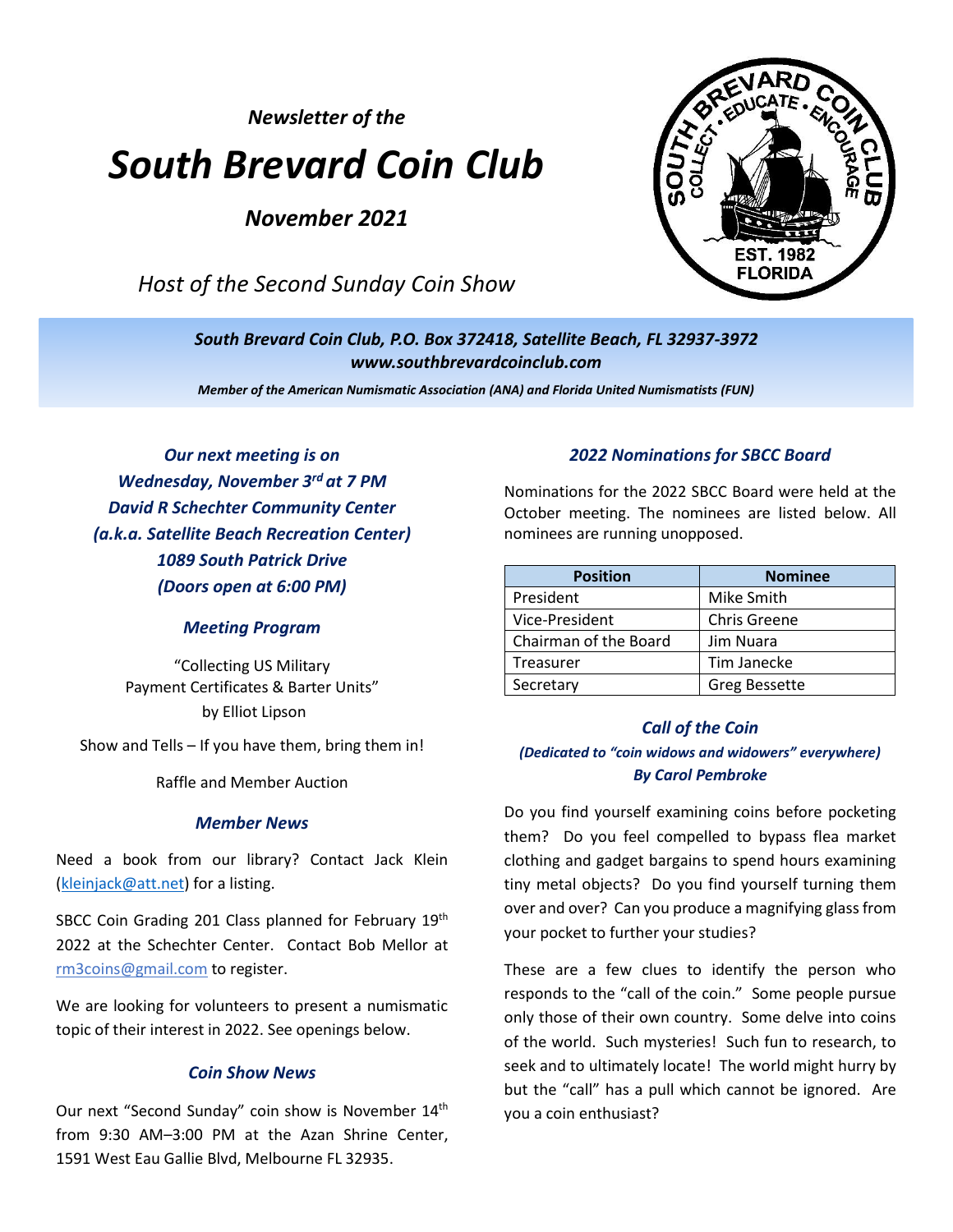And what of the family? Some conclude that following the coin enthusiast is possible. Others wonder why their family member spends hours at a desk turning over metal objects using terms like "obverse" which few regular people use to specify the "obvious" side of a coin. (Should not the "obvious" side of the coin be the one you are looking at?)

Some family members prepare meals which lose their freshness as the coin pursuer turns over one, two or ten more coins. Or perhaps is counting to fill a tube or roll.

It's not like baking bread nor mountains with pine trees and quiet lakes but the call is real. It is magnetic. And woe to those who interrupt the search. Coin widows can rightfully take their places with golf, football and basketball widows or yield to the "call of the coin."

## *Evolution of the Dollar By Jack Klein*

When the American Revolution began in 1775, Continental Congress authorized the printing of paper money, known as Continentals. It was denominated in *dollars* ranging in value from one-sixth of a dollar to eighty dollars. It included many odd denominations in between. From 1775 to 1781 Congress issued over 240 million dollars in Continental currency.

After declaring independence in 1776, all thirteen *states* (no longer colonies) issued their own currencies as well. The Continental *dollar* was valued against state currencies, in terms of English money, ranging from 5 shillings in Georgia to 32.5 shillings in South Carolina.

The word *dollar* is derived from the German word *thal*, meaning valley. A silver coin was minted in a certain German town in a certain German valley and became known as a *thaler*, which was transliterated into English as *dollar*.



Continental \$20 bill [\(www.worldbanknotescoins.com\)](http://www.worldbanknotescoins.com/)



Georgia \$20 bill (Wikipedia)

Because of rising inflation during the American Revolution, and aggravated by extensive British counterfeiting efforts, Congress ordered a halt to the printing of paper money in 1781. The U.S. government was no longer in the business of issuing paper currency. Only the states and state-authorized-banks could now print paper money.

The American market had already accepted the Spanish dollar as its basic unit of value. It was minted in Mexico and was called a *piece of eight*, or *peso*. The peso was issued in denominations of 1,  $\frac{1}{2}$ ,  $\frac{1}{4}$ , and 1/8. Two pieces of eight, or two bits, were worth a *quarter* of a dollar The words *Spanish Peso* are said to have been abbreviated into an S and a P with one overwritten atop the other. This was further abbreviated to a "\$" sign.



Spanish pesos [\(www.sellitstore.com/WhatIs.htm\)](http://www.sellitstore.com/WhatIs.htm)





Peso sign morphs to the dollar sign (www.sellitstore.com/WhatIs.htm)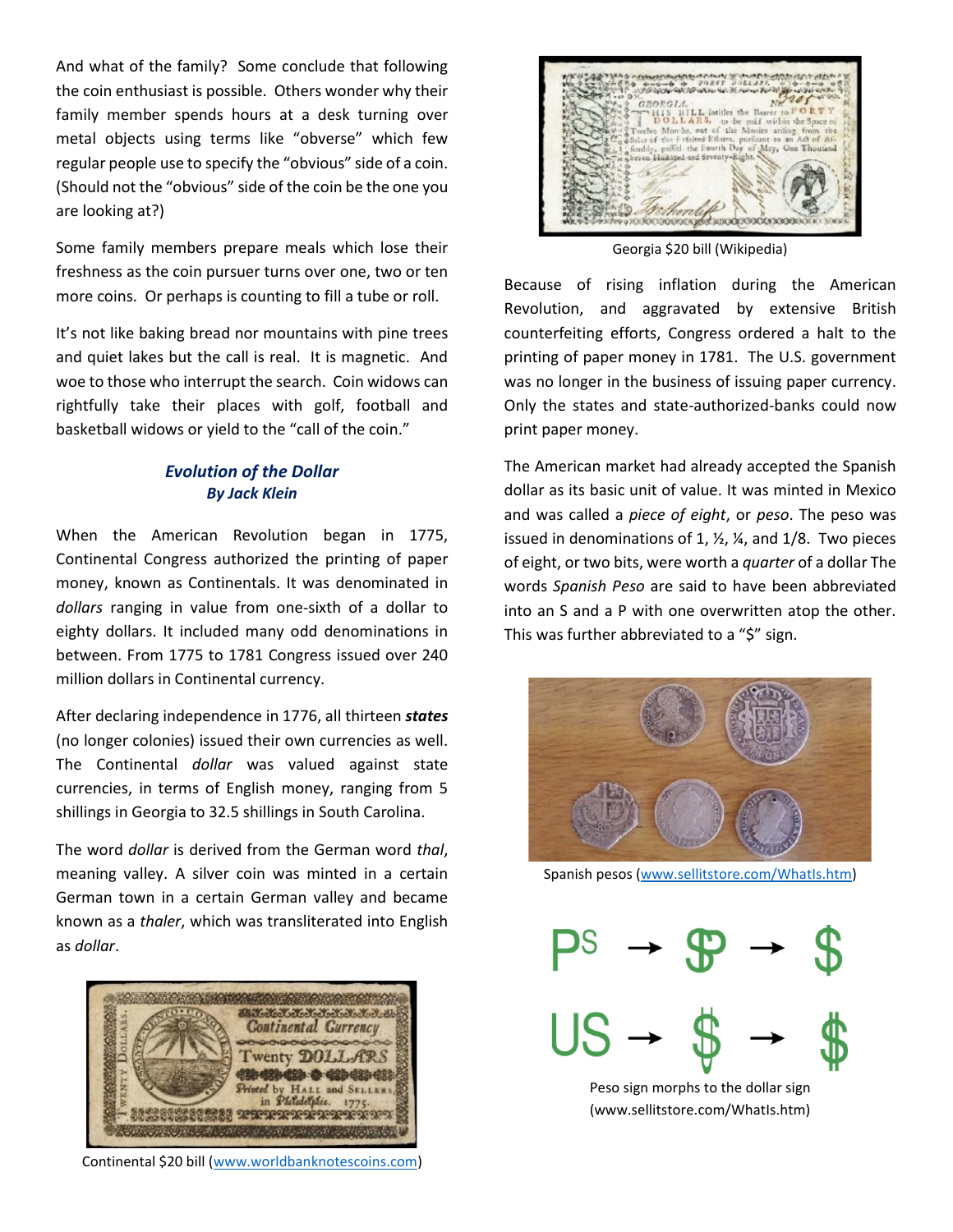In 1785, two years before the Constitution was written, Congress accepted the Spanish dollar as the official unit of value for the United States and determined that all foreign coins would be valued in terms of the Spanish dollar.

In 1786, the year before the Constitution was written, the Board of Treasury fixed the silver weight of the adopted Spanish dollar at 375.64 grains of fine silver. The value of gold coins or any other coins were calculated in terms of this silver dollar and of this weight and fineness. Please note that three things had been legislated before the Constitution was ratified:

- 1. The official money of the United States would be precious metals: silver and gold.
- 2. The basic unit of value was called a *dollar* and consisted of 375.64 grains of fine silver.
- 3. All other coins, both foreign and domestic, would be valued in terms of this official silver dollar.

The above statutes were already the law of the land when the Constitution was adopted. After it was passed into law, the only thing the Constitution said about money was: "*Congress shall have the power to coin money, regulate the value thereof, and of foreign coin.* (Article 1, Section 8). Further, *"No state shall make any Thing but gold and silver Coin as a Tender in Payment of Debts."* (Article 1, Section 10).

Theoretically, all state currencies were now illegal. Regardless, their printing continued until the Civil War when all state notes were recalled and exchanged for the new **government-issued** paper currency, known as *greenbacks.*

Back to 1792, when Congress passed the first Coinage Act, it provided for a United States mint. Silver dollars were minted along with gold and copper coins beginning in 1794, based on a decimal valuation system. Differing from the Spanish eight-piece-peso, 100 American cents now equaled one dollar. Altogether nearly 900,000,000 silver dollars were coined from 1794 until 1935 when the Treasury stopped minting them.

Spanish silver coins were still accepted as legal tender in the United States until 1857, when the second Coinage Act revoked the practice that year.

### SOURCES:

#### Wikipedia

[www.sellitstore.com/WhatIs.htm](http://www.sellitstore.com/WhatIs.htm)

<https://www.cmi-gold-silver.com/history-american-money/> [www.worldbanknotescoins.com](http://www.worldbanknotescoins.com/)

https://piedmonttrails.com/2017/11/19/historical-treasureof-abbotts-creek/



*We want YOU to contribute to the newsletter. Contact the SBCC Secretary for details.*